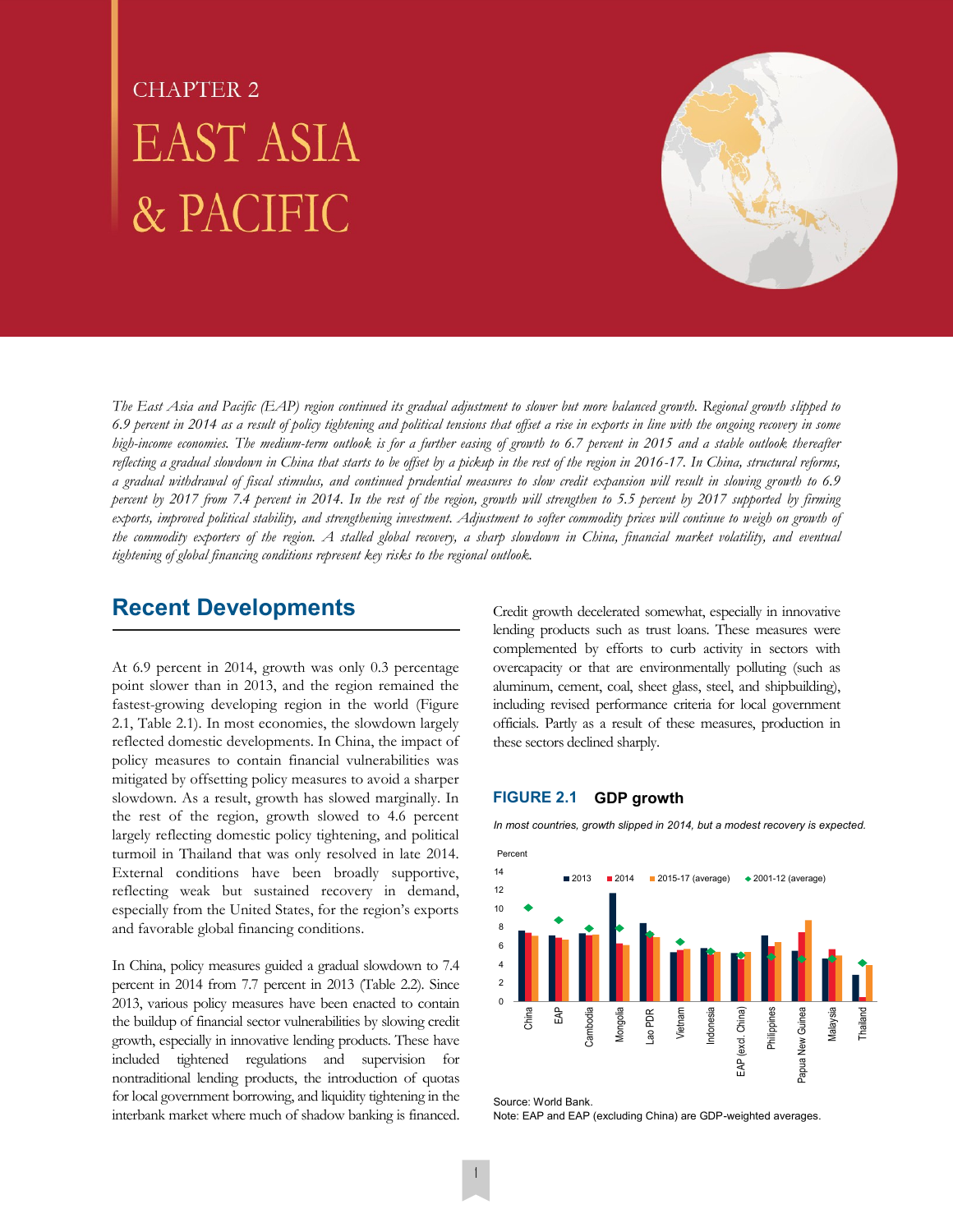## **FIGURE 2.2 China: House price growth**



Note: Year-on-year house price growth.

# **FIGURE 2.3 Credit growth**

*Bank credit growth continued to slow except in China and the Philippines.*



Sources: IMF and IFS.

Note: Data is for year-on-year real credit growth, deflated by the GDP deflator.

### **FIGURE 2.4 Monetary policy rates**

*Policy rates have been on hold in most EAP countries since mid-2014.* 



Sources: Haver Analytics and World Bank.

Note: Official policy/interest rates: China: Prime Lending Rate, Indonesia: Bank Indonesia Rate, Malaysia: Overnight Policy Rate, Philippines: Reverse repo rate: overnight borrowing, Vietnam: refinance rate, Thailand: Policy Target Rate, Mongolia: Policy Rate.

This targeted policy tightening was accompanied by a parallel set of growth-stimulating measures designed to cushion the slowdown, especially in the real estate market where house price growth has dropped steeply (Figure 2.2). As a result, housing starts and the inventory-to-sales ratio stabilized in the last quarter of 2014, but activity remains weak and excess inventory high (World Bank, 2014a). Monetary policy was eased with a cut in the rediscount rate, liquidity support for individual banks, cuts in mortgage rates, steps to increase financing for real estate developers, and a lending and deposit rate cut in mid-November.

Elsewhere in the region, domestic policy tightening has continued to weigh on credit and investment growth (Figure 2.3). Partly to anchor inflation expectations following fuel subsidy cuts, central banks in Indonesia and Malaysia raised policy rates in 2014 to ease price pressures and contain credit growth (Figure 2.4). Mongolia and the Philippines also raised policy rates to contain price pressures reflecting capacity constraints. China, Thailand, and Vietnam were the exceptions, with rate cuts aimed at supporting activity amidst a sharp decline in inflation that suggests risks of deflationary pressures. Fiscal balances generally weakened as growth slowed, except in Malaysia where the structural deficit remained at over 3 percent of GDP (Figure 2.5) prompting the authorities to implement several rounds of fuel subsidy cuts. While investment growth slowed from post-crisis highs, robust demand for labor, strong inflows of remittances and buoyant capital markets supported resilient consumption. In Thailand, where political turmoil in the second quarter caused a temporary but sharp slowdown, consumption and activity more broadly rebounded strongly as political tensions subsided.

Current account balances improved, by virtue of rising exports, soft domestic demand, and robust remittances (Figure 2.6). Cambodia, Malaysia, Vietnam, and the Philippines were able to capitalize on firming global demand for the region's exports through a diversified manufacturing base, integration into regional supply chains, competitive unit labor costs and relative political stability. In commodityexporting countries, however, the decline in commodity prices reduced exports (except in Mongolia, where a newly operational copper mine raised export volumes). Remittances continued to benefit the Philippines and Pacific Island economies (e.g., Samoa and Tonga), but at a slower pace than in 2013, reflecting moderate growth in Australia and uncertainties related to the oil price decline for Gulf Cooperation Council countries.

Capital flows rebounded strongly from first quarter weakness, especially into equities and bond issuances but came under renewed pressure in December following a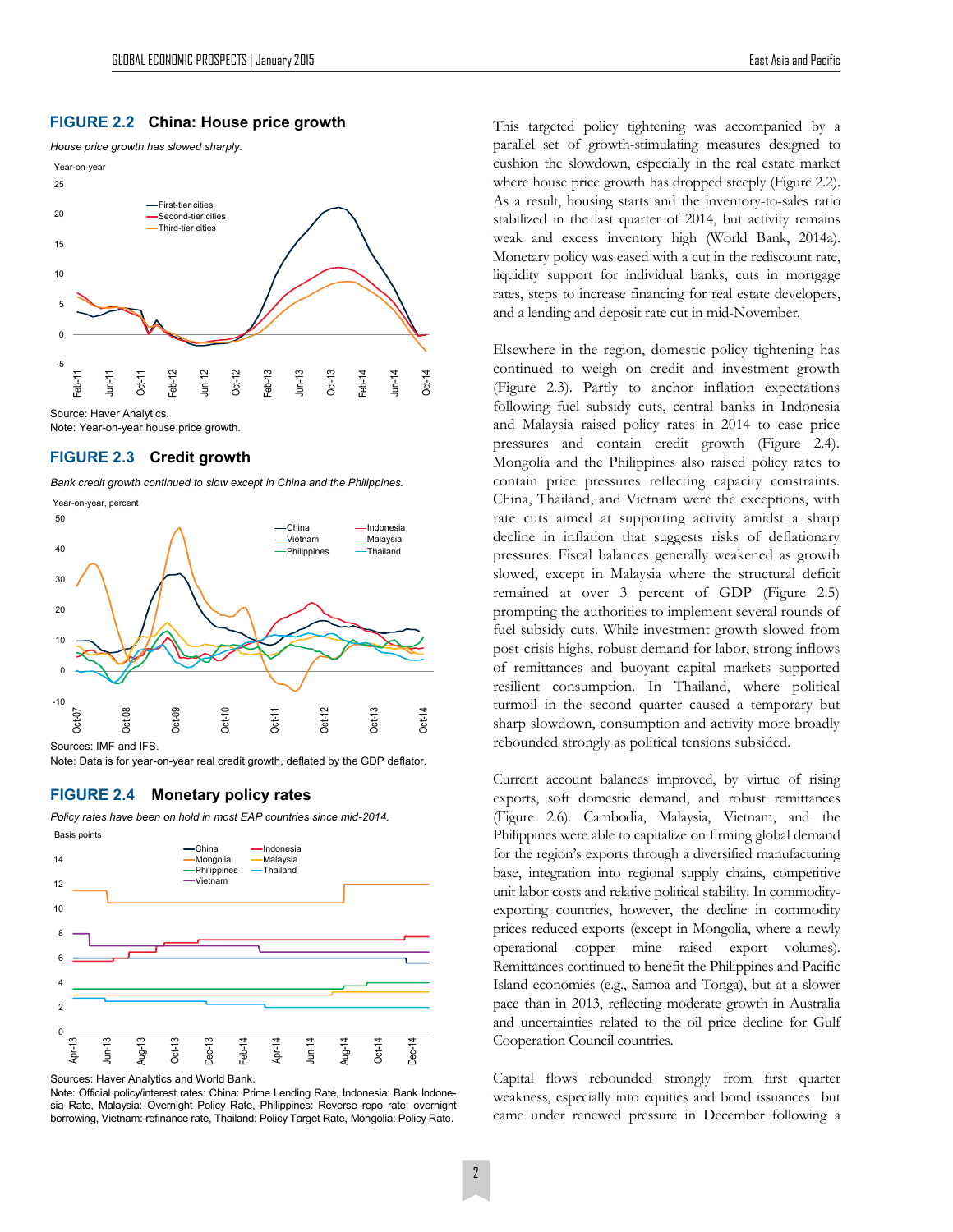sharp decline in oil prices and increased global uncertainty (Figure 2.7). Equity issuance in the region doubled, largely because of the \$25 billion initial public offering of China's Alibaba Group in September. Through much of the year, strong equity flows into Malaysia and Thailand, and, to a lesser extent, into Indonesia and the Philippines buoyed local stock markets but eased in late 2014. In contrast, in China, stock markets rallied in the last two months of 2014, encouraged by a sharp trading volume increase of retail investors and foreigners' access to A shares through the recently launched Shanghai–Hong Kong Stock Connect scheme and the expectations of the renewed policy easing.

Bond issuance was particularly strong in Indonesia, the Philippines, and China, where tight domestic funding conditions encouraged many corporations to borrow in international bond markets. In the last quarter of 2014, however, issuance declined reflecting increased global uncertainty and volatility. China accounted for more than one-quarter of all developing-country bonds sold in the first nine months of 2014. In contrast, overall bank lending fell to its lowest level since 2010, largely reflecting a sharp slowdown in lending to China as the property sector cooled. Foreign direct investment (FDI) flows into Indonesia and Vietnam rose strongly, reflecting subsiding political uncertainty in Indonesia and easing tensions between China and Vietnam.

Regional currencies, which were firm for most of 2014, came under pressure in December. This reflected increased financial and external vulnerabilities, especially in oil– and gas-producing economies and economies with a significant share of foreign holdings of domestic assets. Given Japan's importance as a regional trading partner, the impact of the sharp depreciation of the Japanese yen on the competitiveness of developing countries in the region was only partly offset by the ongoing U.S. dollar appreciation. The Chinese renminbi continued its steady appreciation, reflecting gradual liberalization and renminbi internationalization..

# **Outlook**

Regional growth is expected to ease slightly to 6.7 percent in 2015 from 6.9 percent in 2014 and remain stable over the projected period. A gradual pick-up of growth in the region excluding China is expected to gradually offset moderating growth in China. In China, structural reforms, a gradual withdrawal of stimulus, and continued measures to tighten credit will slow investment and gradually dampen growth to 6.9 percent by 2017. The unwinding of excess inventory in the housing sector

#### **FIGURE 2.5 Structural fiscal balance**

*Fiscal policy was mostly neutral, except for tightening in Malaysia on subsidy reform and loosening in Thailand and the Philippines.* 



Source: IMF World Economic Outlook.

Note: The structural balance adjusts the overall balance for the business cycle and one-off factors.

# **FIGURE 2.6 Contributions to growth**

*Exports increasingly contributed to growth, in contrast with domestic demand.*  Percentage points





Source: World Bank.

Note: Contribution to year-on-year real GDP growth.

#### **FIGURE 2.7 Gross capital inflows**

*Gross capital inflows have rebounded strongly from the disruptions in January/ February 2014.* 

Billions, US\$



Source: Dealogic.

Note: Gross issuance of equity initial public offerings; corporate and sovereign bonds, and syndicated loans. Exclude secondary market trading.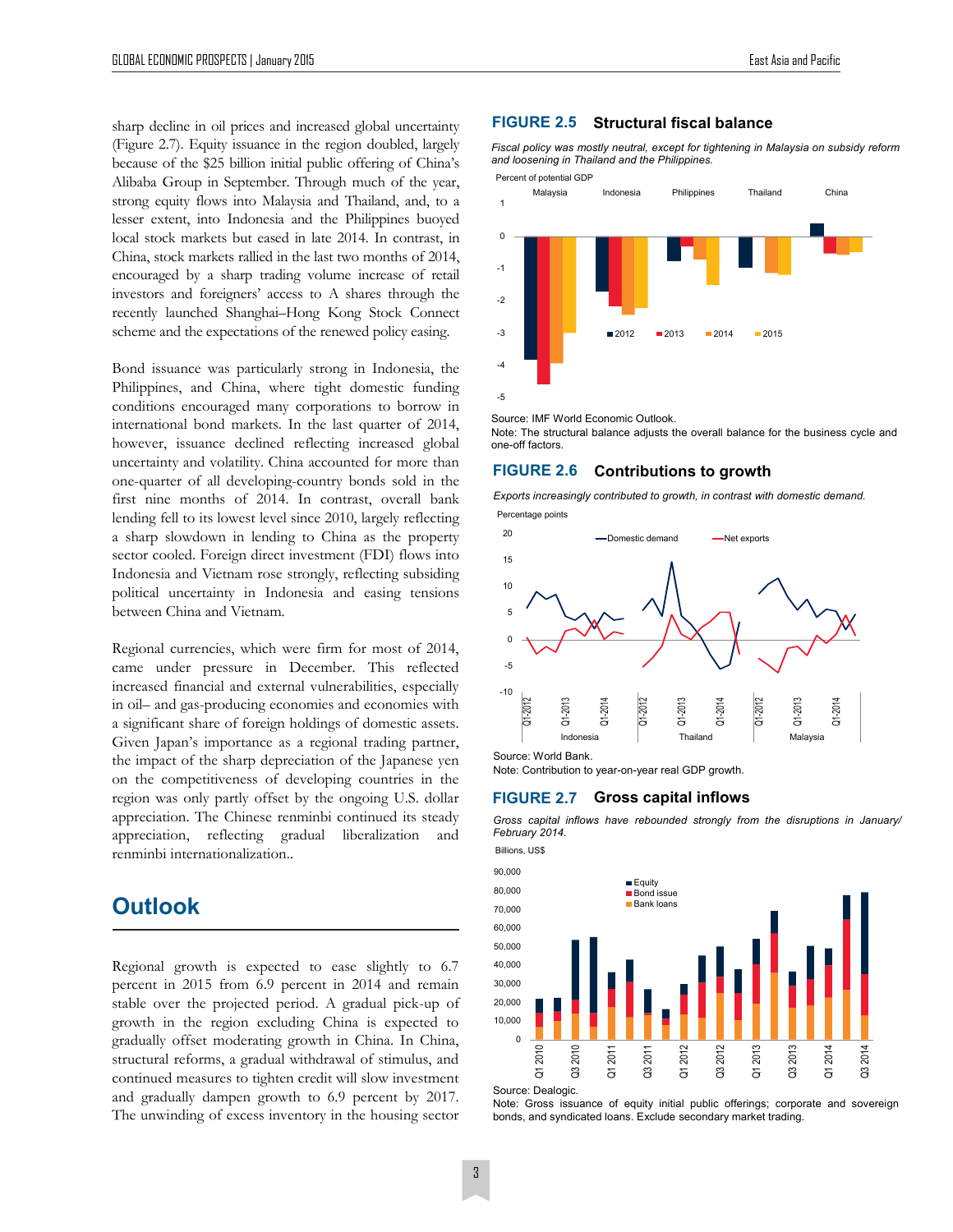will continue to depress housing prices and the removal of excess capacity in other industries will be a drag on activity (Wang, 2011). In the short term, central government infrastructure and social housing projects, monetary support measures, and rising net exports will moderate the slowdown in the real estate sector and in industries with excess capacity.

In the baseline scenario, activity in East Asia other than China is expected to accelerate modestly, as exports firm, and political tensions in Thailand recede. Rising demand from high-income countries is expected to benefit the region given its integration into global value chains. In addition, portfolio and FDI flows will be attracted by improving terms of trade (except for commodityexporting Indonesia, Mongolia, and to some extent Malaysia), by favorable growth prospects—the region being the fastest-growing developing country region and by the resolution of domestic political uncertainty. This will encourage the return of temporarily relocated export production from neighboring countries to Thailand. It will also benefit neighboring Cambodia by reviving tourism. Investment is expected to strengthen in Vietnam and Myanmar as macroeconomic stabilization programs boost confidence. The recent sharp drop in oil prices, if sustained, is expected to improve terms of trade and current account balances for commodity importers but weigh on growth in oil exporters.

Myanmar should receive an additional boost from continued policy and institutional reforms, and a revival of trade. Post-typhoon reconstruction will raise activity in the Philippines. In Indonesia, the impact of the increase in subsidized fuel prices and policy rate hikes in November 2014 on private consumption will be partly offset by higher targeted social transfers. Growth is expected to pick up gradually as investment recovers. However, over the medium-term, growth will depend crucially on the implementation of long-standing structural reforms and key infrastructure investments.

In a few countries, growth will be held back by domestic policy tightening and weak commodity prices. Continued fuel subsidy reform and the introduction of a goods and services tax are expected to slow growth in Malaysia to 4.7 percent in 2015 from an estimated 5.7 percent in 2014. In the Lao People's Democratic Republic and Mongolia, fiscal and monetary tightening in 2015 to contain fiscal and current account deficits, and to reduce credit growth and inflation are expected to dampen growth.

Growth in Pacific Island countries will be buoyed by improved trade, tourism, and remittances, as well as by a series of country-specific factors. In Papua New

Guinea, growth is forecast at 16 percent in 2015, as rising liquefied natural gas (LNG) exports more than offset declines in LNG-related construction. In the Solomon Islands, reconstruction following the April 2014 flooding is expected to boost growth in 2015–16. In Timor-Leste, however, where activity has been driven by government spending, a flat 2015 draft budget compared with the 2014 budget is expected to keep non-oil growth constant at around 7 percent. In Fiji, the necessary fiscal consolidation to contain a further buildup of debt and contingent liabilities will contribute to a growth slowdown.

# **Risks**

Risks to this baseline outlook, as elsewhere around the globe, are tilted to the downside. Key risks stem from weaker-than-anticipated global growth and, although a low -probability scenario, a sharper-than-expected slowdown in China. In addition, the regional outlook is sensitive to the risk of a sharp tightening of global financial conditions.

The countries in the region are highly open economies, deeply integrated into global supply chains or commodity markets, and hence particularly sensitive to global growth (Box 2.1). Overall, global growth is expected to rise in 2015 to 3.0 percent, and to be sustained at around 3.3 percent in 2016-2017 led by continued recovery in the United States and a gradual acceleration of activity in the Euro Area. However, should the global recovery stall, e.g. because of the Euro Area or Japan slipping into stagnation or because of a faltering recovery in the United States, many countries in the region are likely to slow, with the impact transmitted through trade and investment channels. On the other hand, a faster-than-anticipated recovery in global growth and trade, and a steeper-than-expected and sustained decline in commodity prices should lead to higher growth than is envisaged under the baseline scenario, except in commodity-exporting countries.

Although unlikely, a failure to address vulnerabilities in the financial sector in China could increasingly weigh on activity, by allowing inefficient firms to continue operating and by weakening financial institutions (Jian, Lingxiu, and Yiping, 2013). This would reduce productivity growth and increase capital misallocation. In addition, the housing sector could weaken more than expected, thus undermining consumer confidence and investment activity (Chapter 1). A slowdown in China would dampen activity in the entire region, because of the size of the Chinese market and the close trade and investment links. Since it would likely be associated with commodity price declines, commodity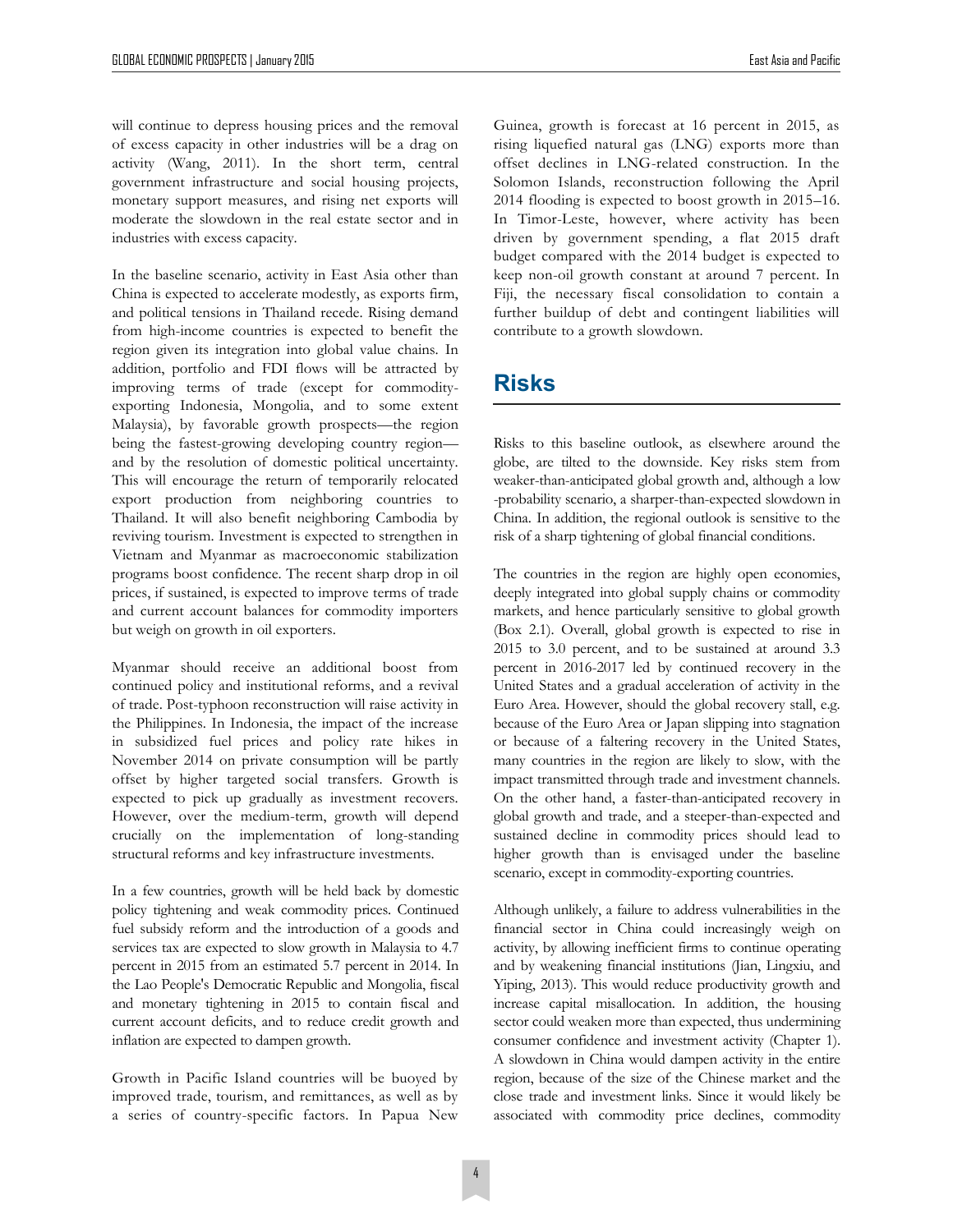exporters (Indonesia and Mongolia) would suffer a double blow (Gauvin and Rébillard, 2014).

Financial market volatility, or abruptly tightening financial conditions, could lead to sharp reductions or reversals in capital inflows, exposing some countries to considerable pressures. Under the baseline scenario, financial conditions are expected to tighten modestly in 2015 and capital flows are expected to moderate smoothly. However, there is a risk that adjustments would happen abruptly. Portfolio flows are particularly prone to disruption. A flight out of risk assets would likely extend to emerging market debt. Tightening external financing conditions would feed into rising domestic interest rates. This would raise debt service burdens, and put pressure on the balance sheets of banks, businesses, and households. A rise in non-performing loans could impair banking system capital, and raise questions about financial stability. Countries with historically high private sector debt service ratios, resulting from rapid debt accumulation since the global financial crisis, are particularly at risk.<sup>1</sup> Other sources of vulnerability are reliance on shortterm borrowing to finance current account deficits or rollovers (Indonesia, Malaysia, Mongolia, and Thailand)<sup>2</sup>, a heavy foreign currency debt load (Indonesia and the Philippines), and a large stock of domestic debt held abroad (Indonesia, Malaysia, and the Philippines).

Rising interest rates could trigger real estate market downturns, which could in turn prompt a sharp deleveraging of exposed financial institutions and a drop in investment. After a rapid rise in recent years, real housing prices began falling in Malaysia in the fourth quarter of 2013 and in China and Thailand in the first quarter of 2014. Housing prices in the larger EAP economies remain broadly within levels consistent with fundamentals, but an abrupt adjustment in real estate prices could trigger a chain reaction of banking system stress because of its high exposure to the housing sector and high leverage rates (World Bank, 2014b).

# **Policy Challenges**

In China, the key policy challenge is to put growth on a sustainable path while reducing financial risks. Two

## **FIGURE 2.8 Sectoral distribution of credit**

*Credit has grown rapidly and exceeds GDP in some countries.* 



Sources: World Bank, Haver Analytics, and BIS. Note: Data are for credit from the financial system to the government and the private sector.

reform areas stand out as candidates for early action: fiscal reforms to place local government finances on a more solid footing; and financial sector reforms to strengthen market discipline, contain further buildup of vulnerabilities and engineer their gradual unwinding. Such measures need to be complemented with stateowned enterprise and land reform to boost productivity and to offset the impact of a shrinking labor force and decreasing returns to capital accumulation (World Bank and Development Research Center of the State Council, the People's Republic of China, 2014). The authorities have initiated several pilot programs to implement the comprehensive reform agenda announced in November 2013 (World Bank, 2014a).

Elsewhere in the region, countries face the challenge of containing a further buildup of debt while adjusting monetary and exchange rate policies in response to tightening global financing conditions and soft commodity prices. Although they would also reduce inflation pressures across the region, monetary policy remains constrained by high levels of domestic debt in several countries. The need for slowing the growth of debt is particularly acute in Malaysia and Thailand (Figure 2.8). In some smaller economies, including Lao PDR, Papua New Guinea, and Vietnam, containing the further buildup of external debt is a key policy challenge.

Governments across the region should preserve the recently achieved countercyclicality of fiscal policy and rebuild buffers where cyclical conditions are conducive (Chapter 3). Building policy buffers is especially important in Cambodia, Lao PDR, Mongolia, and Vietnam, where fiscal deficits are in excess of 5 percent

<sup>1</sup>Household debt expanded rapidly to 72 percent of GDP in Thailand, and has reached 87.1 percent of GDP in Malaysia in Q3 2014.

<sup>2</sup>In Indonesia, short-term external financing needs are estimated at 10 percent of GDP and 77 percent of foreign exchange reserves in 2014. External financing relies heavily on volatile portfolio inflows, which reached record levels in 2014. In Mongolia, short-term external financing needs amounted to almost 30 percent of GDP and 130 percent of reserves in 2014.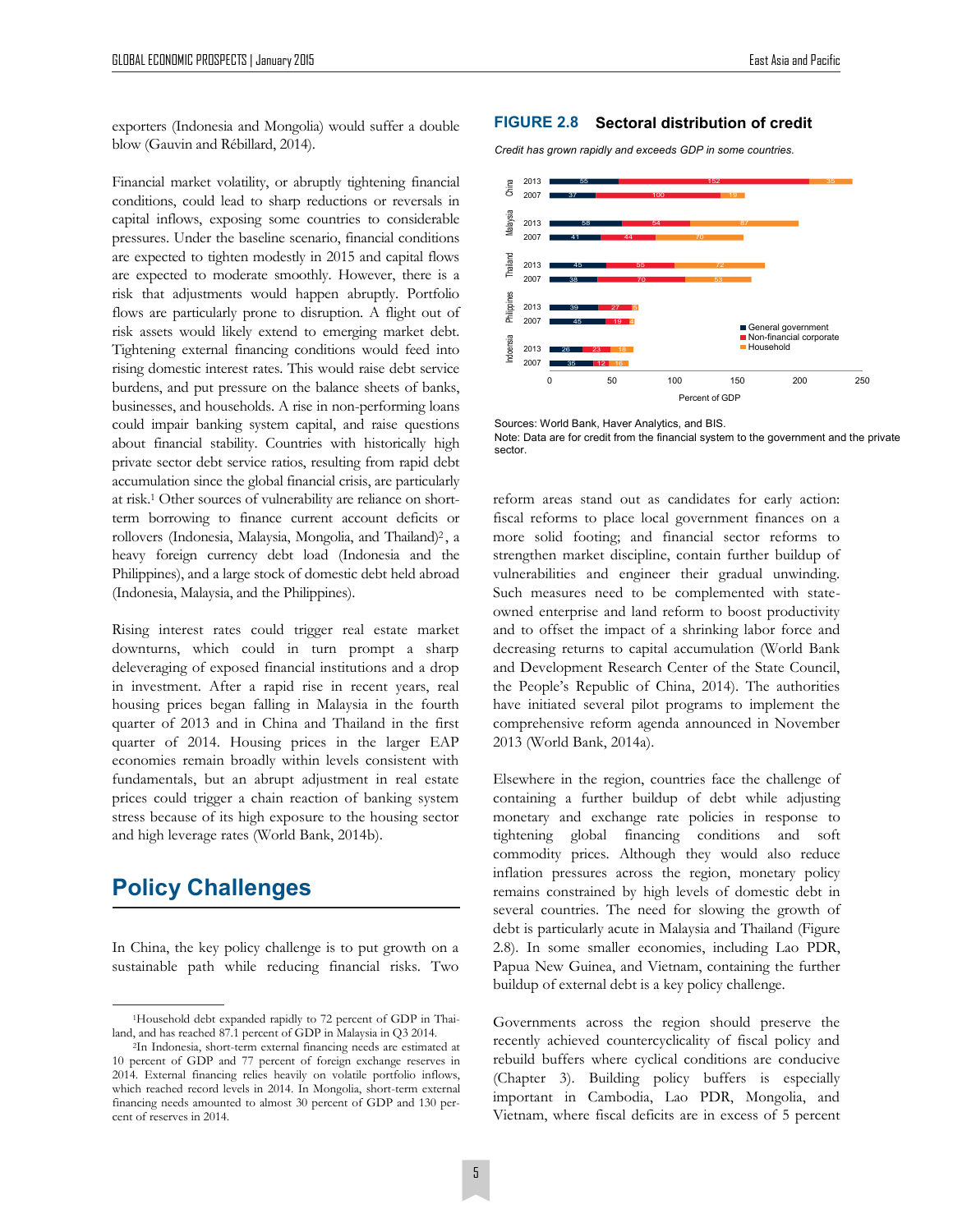of gross domestic product (GDP). In Indonesia, the Philippines, and Thailand, measures to bolster revenues and to reduce further poorly targeted subsidies (as seen in the recent fuel price increases in Indonesia) would create space for productivity-enhancing infrastructure investments and a well-targeted poverty-reduction program. In Vietnam, although macroeconomic stability is solidifying, banking sector balance sheets need to be strengthened to improve access to credit; and regulatory reform is needed to level the playing field for private business—especially domestic—in relation to stateowned enterprises.

These measures should be supported by structural reforms to mitigate the effects of weak global trade growth and declining productivity growth. Indonesia, where growth has slowed as a result of the sharp fall in commodity prices since 2012, has a pressing need to address long-standing structural reforms, which can help to deliver the necessary improved performance in the manufacturing sector to support export performance and diversification, and quality job creation. Many countries in the region will benefit from addressing infrastructure and logistics obstacles and from the removal of restrictions on service trade. Finally, the region will benefit from implementing a comprehensive strategy to address skills gaps and other human capital constraints, ranging from early childhood development to higher education and lifelong learning.

## **TABLE 2.1 East Asia and Pacific forecast summary**

(Annual percent change unless indicated otherw ise)

| (Annual percent change unless indicated otherw ise)                                                   |             |      |        |        |        |        |        |        |  |  |  |  |
|-------------------------------------------------------------------------------------------------------|-------------|------|--------|--------|--------|--------|--------|--------|--|--|--|--|
|                                                                                                       | $00-10^{a}$ | 2011 | 2012   | 2013   | 2014e  | 2015f  | 2016f  | 2017f  |  |  |  |  |
| GDP at market prices <sup>b</sup>                                                                     | 9.0         | 8.3  | 7.4    | 7.2    | 6.9    | 6.7    | 6.7    | 6.7    |  |  |  |  |
| (Average including countries with full national accounts and balance of payments data only) $\degree$ |             |      |        |        |        |        |        |        |  |  |  |  |
| GDP at market prices <sup>c</sup>                                                                     | 9.0         | 8.3  | 7.4    | 7.2    | 6.9    | 6.7    | 6.7    | 6.7    |  |  |  |  |
| GDP per capita (units in US\$)                                                                        | 8.2         | 7.6  | 6.7    | 6.5    | 6.2    | 6.1    | 6.2    | 6.1    |  |  |  |  |
| PPP GDP                                                                                               | 8.8         | 8.1  | 7.3    | 7.1    | 6.7    | 6.6    | 6.7    | 6.6    |  |  |  |  |
| Private consumption                                                                                   | 6.7         | 9.0  | 7.7    | 6.8    | 7.4    | 7.4    | 7.5    | 7.6    |  |  |  |  |
| Public consumption                                                                                    | 8.4         | 8.7  | 8.1    | 7.7    | 7.4    | 7.4    | 7.4    | 7.4    |  |  |  |  |
| Fixed investment                                                                                      | 11.9        | 8.6  | 9.4    | 8.6    | 6.7    | 6.9    | 6.8    | 6.7    |  |  |  |  |
| Exports, GNFS <sup>d</sup>                                                                            | 11.3        | 8.7  | 4.7    | 7.4    | 6.8    | 7.6    | 7.3    | 7.0    |  |  |  |  |
| Imports, GNFS <sup>d</sup>                                                                            | 11.0        | 9.8  | 6.1    | 8.6    | 7.1    | 8.2    | 8.1    | 8.3    |  |  |  |  |
| Net exports, contribution to growth                                                                   | 0.4         | 0.0  | $-0.3$ | $-0.1$ | 0.1    | 0.0    | $-0.1$ | $-0.2$ |  |  |  |  |
| Current account balance (percent of GDP)                                                              | 4.6         | 2.0  | 2.1    | 1.6    | 1.8    | 2.0    | 1.9    | 1.7    |  |  |  |  |
| Consumer prices (annual average)                                                                      | 2.6         | 5.6  | 2.8    | 3.0    | 2.5    | .      | $\sim$ | $\sim$ |  |  |  |  |
| Fiscal balance (percent of GDP)                                                                       | $-1.6$      | 0.2  | $-0.3$ | $-2.3$ | $-2.1$ | $-2.1$ | $-2.1$ | $-2.0$ |  |  |  |  |
| Memo items: GDP                                                                                       |             |      |        |        |        |        |        |        |  |  |  |  |
| East Asia excluding China                                                                             | 5.0         | 4.8  | 6.3    | 5.3    | 4.6    | 5.2    | 5.4    | 5.5    |  |  |  |  |
| China                                                                                                 | 10.5        | 9.3  | 7.7    | 7.7    | 7.4    | 7.1    | 7.0    | 6.9    |  |  |  |  |
| Indonesia                                                                                             | 5.2         | 6.5  | 6.3    | 5.8    | 5.1    | 5.2    | 5.5    | 5.5    |  |  |  |  |
| Thailand                                                                                              | 4.3         | 0.1  | 6.5    | 2.9    | 0.5    | 3.5    | 4.0    | 4.5    |  |  |  |  |

Source: World Bank.

World Bank forecasts are frequently updated based on new information and changing (global) circumstances.

Consequently, projections presented here may differ from those contained in other Bank documents, even if basic assessments of countries' prospects do not differ at any given moment in time. World Bank forecasts are frequently updated based on new information and changing (global) circumstances.<br>Consequently, projections presented here may differ from those contained in other Bank documents, even if basic<br>asse

Consequently, projections presented here may differ from those contained in of assessments of countries' prospects do not differ at any given moment in time.<br>a. Grow th rates over intervals are compound w eighted averages; a. Grow th rates over intervals are compound w eighted averages; average grow th contributions, ratios and deflators are calculated as simple averages of the annual w eighted averages for the region.<br>b. GDP at market price

b. GDP at market prices and expenditure components are measured in constant 2010 U.S. dollars.

GDP components or Balance of Payments details.

d. Exports and imports of goods and non-factor services (GNFS).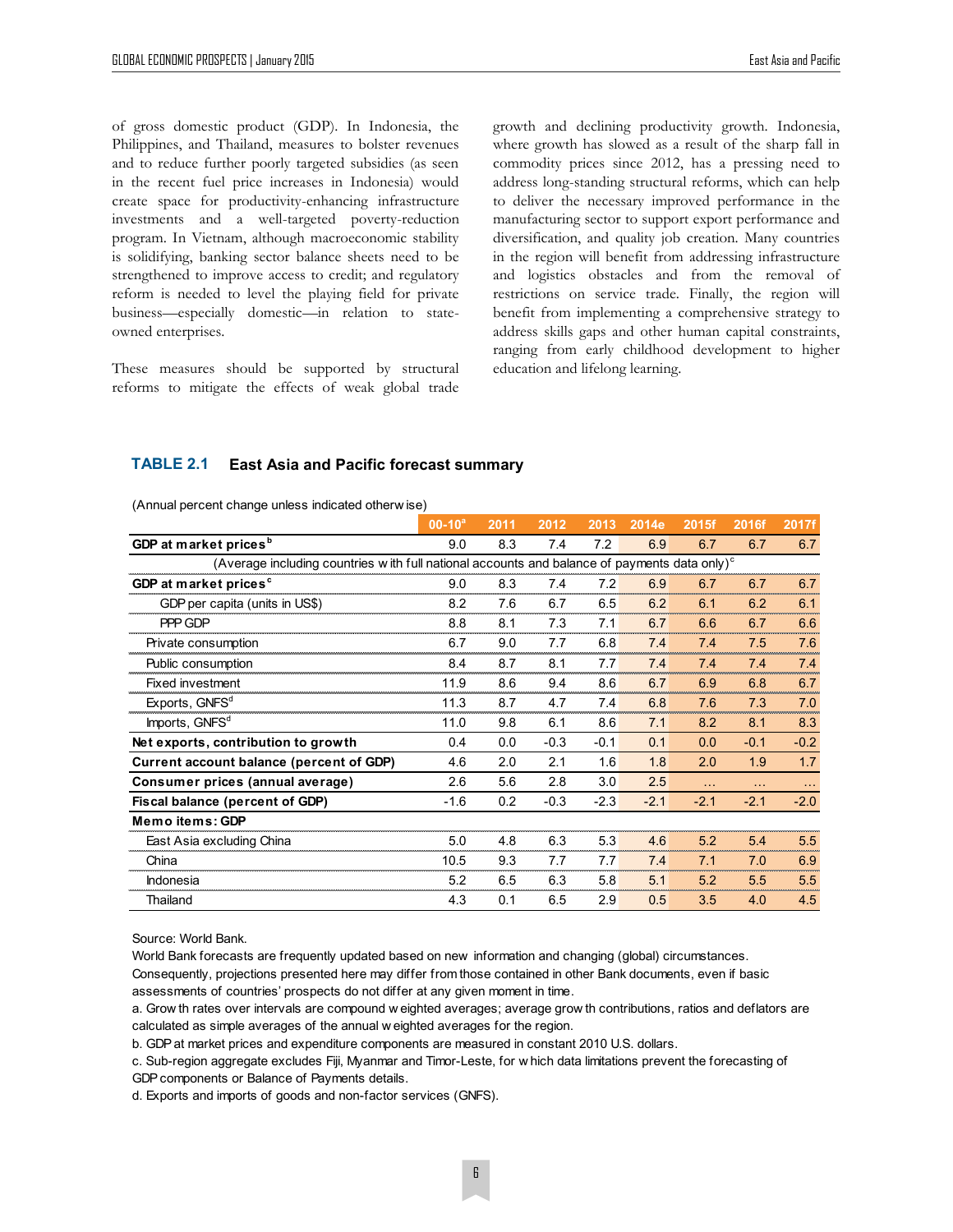# **TABLE 2.2 East Asia and Pacific country forecast**

| ow ar acritative, phose in person, and surrent account paiance in person, or son, anicos indicat |             |         |         |         |         |         |         |         |
|--------------------------------------------------------------------------------------------------|-------------|---------|---------|---------|---------|---------|---------|---------|
|                                                                                                  | $00-10^{a}$ | 2011    | 2012    | 2013    | 2014e   | 2015f   | 2016f   | 2017f   |
| Cambodia                                                                                         |             |         |         |         |         |         |         |         |
| <b>GDP</b>                                                                                       | 8.0         | 7.1     | 7.3     | 7.4     | 7.2     | 7.5     | 7.2     | 7.0     |
| Current account balance                                                                          | $-4.7$      | $-6.8$  | $-9.6$  | $-10.7$ | $-11.3$ | $-11.2$ | $-9.6$  | $-8.7$  |
| China                                                                                            |             |         |         |         |         |         |         |         |
| <b>GDP</b>                                                                                       | 10.5        | 9.3     | 7.7     | 7.7     | 7.4     | 7.1     | 7.0     | 6.9     |
| Current account balance                                                                          | 5.0         | 1.9     | 2.6     | 2.0     | 2.0     | 2.3     | 2.2     | 2.0     |
| Fiji                                                                                             |             |         |         |         |         |         |         |         |
| <b>GDP</b>                                                                                       | 1.6         | 2.7     | 1.7     | 3.5     | 3.7     | 2.5     | 2.5     | 2.6     |
| Current account balance                                                                          | $-6.6$      | $-5.0$  | $-1.8$  | $-15.5$ | $-8.7$  | $-9.3$  | $-9.7$  | $-9.3$  |
| Indonesia                                                                                        |             |         |         |         |         |         |         |         |
| <b>GDP</b>                                                                                       | 5.2         | 6.5     | 6.3     | 5.8     | 5.1     | 5.2     | 5.5     | 5.5     |
| Current account balance                                                                          | 2.3         | 0.2     | $-2.8$  | $-3.3$  | $-3.2$  | $-2.8$  | $-2.8$  | $-2.6$  |
| Lao PDR                                                                                          |             |         |         |         |         |         |         |         |
| <b>GDP</b>                                                                                       | 7.1         | 8.0     | 8.0     | 8.5     | 7.5     | 6.4     | 7.0     | 6.9     |
| Current account balance                                                                          | $-10.6$     | $-10.3$ | $-12.7$ | $-11.5$ | $-11.2$ | $-14.9$ | $-15.4$ | $-13.8$ |
| <b>Malaysia</b>                                                                                  |             |         |         |         |         |         |         |         |
| <b>GDP</b>                                                                                       | 4.6         | 5.2     | 5.6     | 4.7     | 5.7     | 4.7     | 5.1     | 5.2     |
| Current account balance                                                                          | 11.7        | 11.6    | 5.8     | 4.0     | 4.2     | 3.1     | 3.4     | 3.4     |
| Mongolia                                                                                         |             |         |         |         |         |         |         |         |
| <b>GDP</b>                                                                                       | 6.5         | 17.5    | 12.4    | 11.7    | 6.3     | 6.0     | 6.1     | 6.3     |
| Current account balance                                                                          | $-4.6$      | $-26.5$ | $-27.4$ | -25.1   | $-11.3$ | $-9.0$  | $-10.1$ | $-13.6$ |
| Myanmar                                                                                          |             |         |         |         |         |         |         |         |
| <b>GDP</b>                                                                                       | 10.3        | 5.9     | 7.3     | 8.3     | 8.5     | 8.5     | 8.2     | 8.0     |
| Current account balance                                                                          | $\cdots$    | $-1.9$  | $-4.3$  | $-5.4$  | $-5.3$  | $-5.1$  | $-5.0$  | $-4.9$  |
| <b>Philippines</b>                                                                               |             |         |         |         |         |         |         |         |
| <b>GDP</b>                                                                                       | 4.8         | 3.6     | 6.8     | 7.2     | 6.0     | 6.5     | 6.5     | 6.3     |
| Current account balance                                                                          | 1.4         | 2.5     | 2.8     | 3.8     | 3.0     | 2.7     | 2.4     | 1.7     |
| Papua New Guinea <sup>b</sup>                                                                    |             |         |         |         |         |         |         |         |
| <b>GDP</b>                                                                                       | 3.5         | 10.7    | 8.1     | 5.5     | 7.5     | 16.0    | 5.1     | 5.4     |
| Current account balance                                                                          | 4.5         | $-23.6$ | $-53.6$ | $-30.8$ | $-8.5$  | 12.5    | 10.8    | 9.5     |
| Solomon Islands                                                                                  |             |         |         |         |         |         |         |         |
| <b>GDP</b>                                                                                       | 2.9         | 10.7    | 4.9     | 3.0     | 0.1     | 3.5     | 3.5     | 3.5     |
| Current account balance                                                                          | $-16.6$     | $-6.9$  | 0.2     | $-8.4$  | $-14.7$ | $-15.5$ | $-14.6$ | $-12.0$ |
| <b>Thailand</b>                                                                                  |             |         |         |         |         |         |         |         |
| GDP                                                                                              | 4.3         | 0.1     | 6.5     | 2.9     | 0.5     | 3.5     | 4.0     | 4.5     |
| Current account balance                                                                          | 3.3         | 2.6     | $-0.4$  | $-0.5$  | 3.4     | 2.3     | 1.6     | 1.9     |
| Timor-Leste <sup>c</sup>                                                                         |             |         |         |         |         |         |         |         |
| GDP                                                                                              | 4.3         | 14.7    | 7.8     | 5.6     | 7.1     | 7.0     | 7.0     | 7.0     |
| Current account balance                                                                          | 19.1        | 40.4    | 43.5    | 34.3    | 32.1    | 27.0    | 27.7    | 27.0    |
| Vietnam                                                                                          |             |         |         |         |         |         |         |         |
| <b>GDP</b>                                                                                       | 6.6         | 6.2     | 5.2     | 5.4     | 5.6     | 5.6     | 5.8     | 6.0     |
| Current account balance                                                                          | $-3.3$      | 0.2     | 6.0     | 5.6     | 4.1     | 3.4     | 2.6     | 1.2     |

(Real GDP grow th at market prices in percent and current account balance in percent of GDP, unless indicated otherw ise)

Source: World Bank.

World Bank forecasts are frequently updated based on new information and changing (global) circumstances.

Consequently, projections presented here may differ from those contained in other Bank documents, even if basic assessments of countries' prospects do not significantly differ at any given moment in time.

Samoa; Tuvalu; Kiribati; Democratic People's Republic of Korea; Marshall Islands; Micronesia, Federated States; N. Mariana Consequently, projections presented here may differ from those consessessments of countries' prospects do not significantly differ at a<br>Samoa; Tuvalu; Kiribati; Democratic People's Republic of Korea; Mar<br>Islands; Palau; an assessments of countries' prospects do not significantly differ at any given moment in time .<br>Samoa; Tuvalu; Kiribati; Democratic People's Republic of Korea; Marshall Islands; Micronesia, Federated States; N. Mariana<br>Islan

period. b. Stands; Palau; and Tonga are not forecast ow ing to data limitations.<br>
a. GDP grow th rates over intervals are compound average; current account balance shares are simple averages over the<br>
period.<br>
b. The start of prod

percent and shift the current account to a surplus in 2015.

c. Non-oil GDP. Timor-Leste's total GDP, including the oil economy, is roughly four times the non-oil economy, and highly volatile, sensitive to changes in global oil prices and local production levels.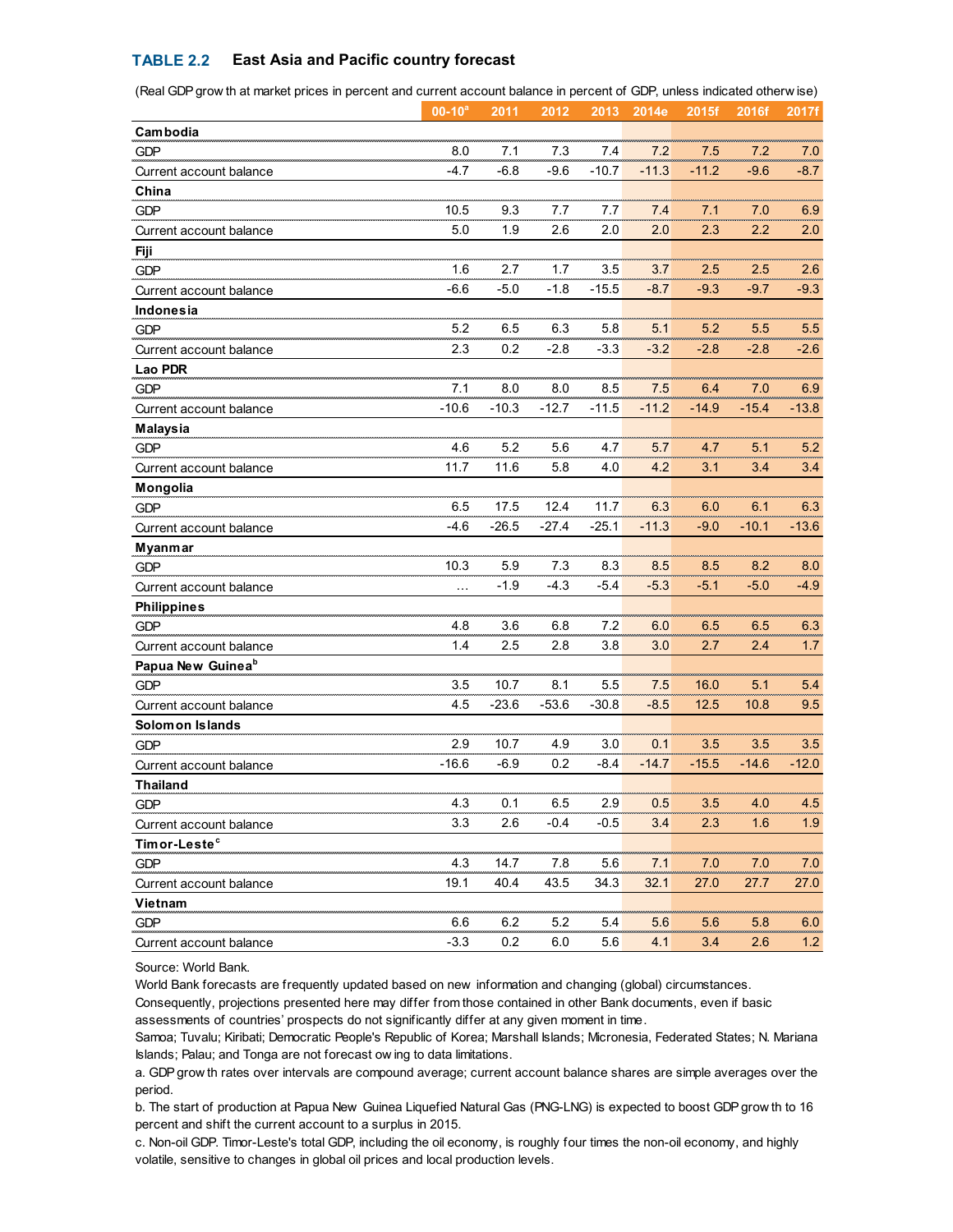# **China's integration in global supply chains: Review and implications<sup>1</sup> BOX 2.1**

*Since 2001, China has rapidly integrated into global supply chains. Rising foreign content has been associated with robust growth in the domestic content of exports, especially in knowledge-intensive sectors. This has shifted China's comparative advantage towards these sectors.* 



*Strong growth in foreign and domestic value added of exports followed China's WTO accession.* 



Sources: WIOD and World Bank.

Note: Average annual growth for manufacturing goods exports. EU accession countries are Bulgaria, Czech Republic, Estonia, Hungary, Latvia, Lithuania, Poland, Romania, Slovenia, and Slovak Republic.

# **FIGURE B2.1.2 Source of foreign content of China's exports**

*The share of foreign content of China's exports from outside East Asia has grown significantly.* 



Percent of foreign value added in China's exports

Note: In both bars, EU includes the 15 member countries of the European Union before 2004, excluding the accession countries from 2004 onwards.

Between 2001 and 2008, manufacturing exports from China surged by 29 percent per year, on average. This rate was significantly faster than that of other Asian countries and other regions, including Eastern Europe, which over the same period rapidly integrated into Western European production processes. The brisk growth of China's manufacturing exports reflected a surge in both foreign content (i.e., the intermediate inputs and raw materials that are shipped from abroad and processed in China into exports) and domestic content (i.e., the domestic factor inputs that complement foreign intermediate inputs and raw materials to produce China's exports), which grew on average by 34 and 27 percent per year, respectively (Figure B2.1.1). The increase in foreign content is partly attributable to China's World Trade Organization (WTO) accession in 2001.

This box examines the episode during which China integrated into global supply chains with a focus on two questions:

- How has China's participation in global supply chains evolved?
- What are the implications of China's vertical integration on trade balances and comparative advantage?

The analysis employs sector-by-sector and country-by-country input-output and import-export matrices from the World Input-Output Database (WIOD) to calculate the shares of foreign content and domestic content in exports for each of 35 sectors in 41 countries from 1995, the first year for which WIOD data is available, until the start of the global financial crisis in 2008.<sup>2</sup> This time period was chosen because it represents a unique episode in China's process of integration into global supply chains.

#### **Evolution of China's integration in global supply chains**

China initially participated mainly in the East Asian supply chain. In 1995, nearly half of the foreign content in China's exports was sourced from three economies: Japan; the Republic of Korea; and Taiwan, China. After its WTO accession, China

Sources: WIOD and World Bank.

<sup>1</sup>The main authors of this box are Tianli Zhao and Dana Vorisek.

<sup>2</sup>The World Input-Output Database (WIOD) by Timmer and others (2012) includes data on 35 sectors for 41 countries (Australia; Austria; Belgium; Brazil; Bulgaria; Canada; China; Cyprus; Czech Republic; Denmark; Estonia; Finland; France; Germany; Great Britain; Greece; Hungary; Ireland; Italy; India; Indonesia; Japan; South Korea; Lithuania; Luxembourg; Latvia; Malta; Mexico; Netherlands; Poland; Portugal; Romania; Russian Federation; Spain; Slovak Republic; Slovenia; Sweden; Taiwan, China; Turkey; United States; and rest of the world) for the period 1995 to 2009. The analysis in this box is based on the framework employed by Koopman, Wang, and Wei (2014).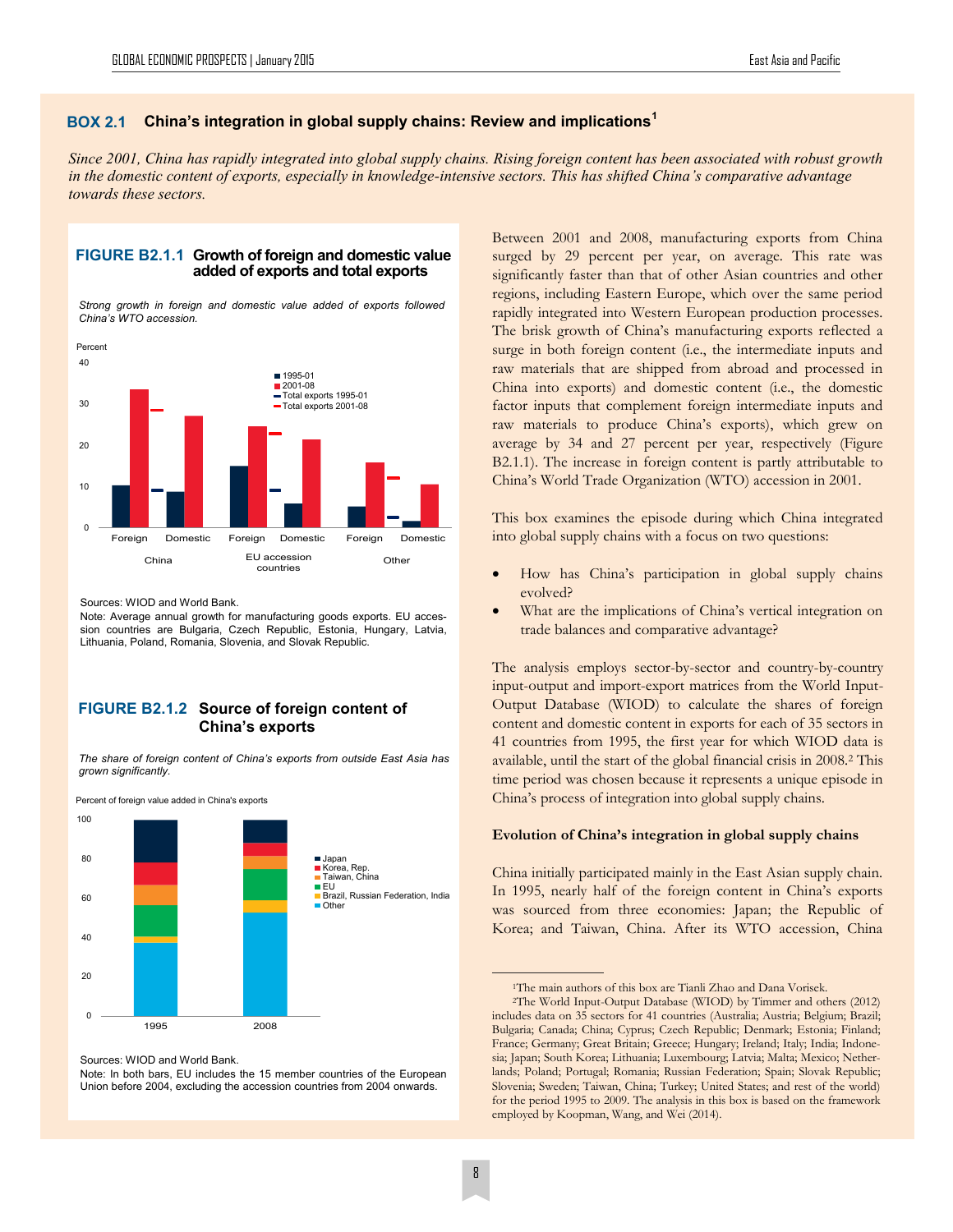#### **BOX 2.1** *(continued)*

### **FIGURE B2.1.3 Foreign content in exports**

*China's position relative to other countries in the global value added chain has shifted.*



Sources: WIOD and World Bank.

Note: The index is constructed as a ratio of each country's value added in China's exports to China's value added in the other country's exports. An index value greater than 1 indicates China is downstream relative to the country, while an index value less than 1 indicates China is upstream relative to the country.

#### **FIGURE B2.1.4 Decomposition of foreign content in China's iPhone exports, 2009**

*Only 4 percent of the value added of China's iPhone exports was domestic as of 2009.* 



began to expand beyond the regional supply chain into the global network and, as a result, the share of foreign content from Japan; Korea; and Taiwan, China in China's exports declined to less than a quarter in 2008 (Figure B2.1.2).

As it became vertically integrated with a more diverse set of countries, China moved "downstream" to several resource exporters (such as Australia and the Russian Federation) and high -tech intermediate component exporters (such as the United States)—that is, these economies' content in China's exports increased more than Chinese content in their exports (Koopman, and others, 2010). Meanwhile, China gradually moved "upstream" to Central and Eastern European countries that, over the same period, rapidly integrated into Western European production processes (Figure B2.1.3).

#### **Implications for trade balances and comparative advantage**

Integration into global supply chains increased bilateral trade imbalances between China and other countries. The production chain for iPhones constitutes a good example: prior to the financial crisis, iPhones were entirely assembled in China, using inputs from nine companies in other countries, before being exported to the United States. Of the total value of China's iPhone exports, 96 percent was from Japan, Germany, South Korea, and the United States and other countries, while only 4 percent was domestic Chinese content (Figure B2.1.4). Although predominantly produced with foreign content, the full value of Chinese exports of iPhones to the United States was recorded in China's trade surplus in *gross terms* to the United States (Xing and Detert, 2010). In contrast, only 4 percent of Chinese content in iPhones would be recorded in China's trade surplus with the United States in *value-added terms.* 

Because China's exports embed content from other countries in the global supply chain, its bilateral trade balances in value-added terms can differ significantly from bilateral trade balances in gross terms (Figure B2.1.5).<sup>3</sup> China's bilateral trade deficit with Japan, for example, is about three times larger in gross terms than in valueadded terms. This reflects significant exports of intermediate goods from Japan to China, which are used not for domestic Chinese consumption, but rather in the production of China's exports to the world. China's bilateral trade surplus with the United States is about one-quarter larger in gross terms than in value-added terms because intermediate inputs produced by other countries (e.g., in

<sup>&</sup>lt;sup>3</sup>The bilateral trade balance between, China and the United States, in valueadded terms is China's value added that is eventually absorbed by the United States net of the value added of the United States eventually absorbed by China—as opposed to the bilateral trade balance in gross terms, which is simply the difference between total exports and imports between China and the United States (Koopman, Wang, and Wei, 2014).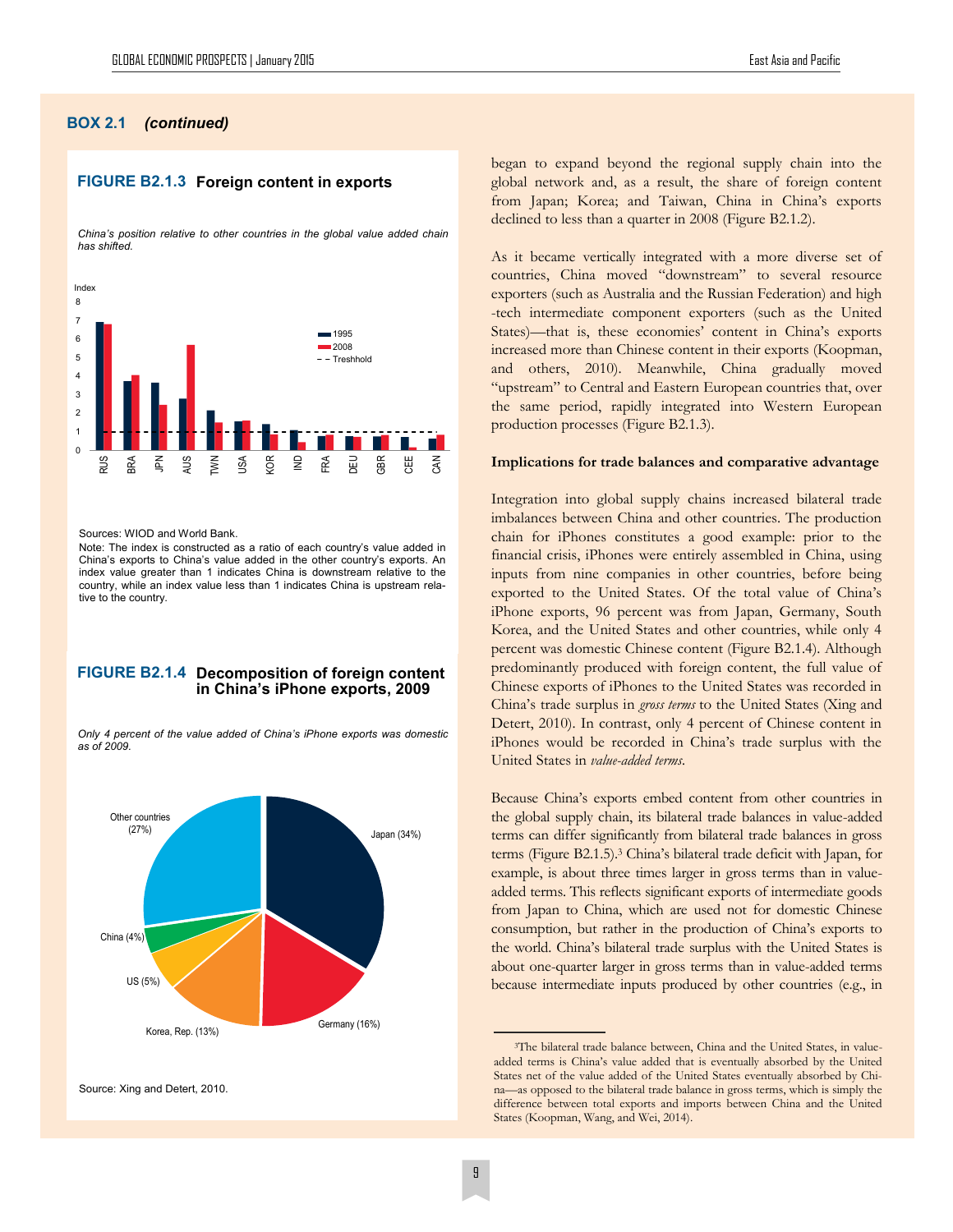# **BOX 2.1** *(continued)*

the iPhone) are used extensively in Chinese goods made for export to the United States (Cheung, Chinn, and Qian, 2014).

As it integrated into global supply chains, China also rapidly expanded its domestic content of exports.<sup>4</sup> This was most pronounced in knowledge-intensive sectors.<sup>5</sup> With foreign content growth of 30 percent per year during 1995–2008, vertical integration in the knowledge-intensive manufacturing sectors was almost twice as fast as that in most other sectors. Although the share of domestic content in knowledge-intensive exports remained lower than in other sectors, rapid vertical integration in this sector was accompanied by brisk growth in domestic content, also well in excess of that in most other sectors (Figure B2.1.6).

As expected, this rapid vertical integration contributed to a gradual shift in comparative advantage (Bahar and others, 2014). China's revealed comparative advantage (RCA) captures this process, where RCA is defined as the share of an industry's exports in China's total exports compared with the share in world exports—all based on domestic content of exports.<sup>6</sup> In 1995, China had a comparative disadvantage in knowledgeintensive sectors. By 2008, however, following a period of rapid vertical integration in these sectors, this comparative disadvantage had turned into a comparative advantage (Figure B2.1.7). As a result, the value-added trade deficits that China ran in these sectors in 1995 had turned into, in some cases, large value-added trade surpluses in 2008 (Figure B2.1.8).

#### **Conclusion**

Since joining the WTO in 2001, China has rapidly integrated into global supply chains, especially in knowledge-intensive industries. While the analysis here is limited by data availability, it shows that the process of integration was accompanied by a rapid expansion of domestic production for exports and led to an increase in the degree of comparative advantage in knowledge-intensive industries. The results also suggest that trade balances in value added terms can provide additional information about bilateral trade positions, especially for countries that are integrated in global supply chains.

# FIGURE B2.1.5 China's bilateral trade balance in **value-added and gross terms, 2008**

*Because of vertical integration, China's bilateral trade balance with Japan is more negative in gross terms than in value-added terms (and vice versa with the United States).* 



#### Sources: WIOD and World Bank.

Note: China's bilateral trade deficit with Taiwan, China and bilateral trade surplus with the United States is off the scale in the figure; the relevant amounts are shown in parenthesis.

#### **FIGURE B2.1.6 Average annual growth in domestic and foreign content in Chinese merchandise exports by sector, 1995–2008**

*Growth in foreign value added of China's exports was accompanied by growth in domestic value added.* 



Sources: WIOD and World Bank.

Note: Knowledge-Intensive manufacturing sectors are shown in red.

<sup>4</sup>The positive correlation between the growth of foreign content in exports and growth of domestic content in exports is also found in the European supply network (Rahman and Zhao, 2013).

<sup>5</sup>The classification of knowledge-intensive sectors follows the Organisation for Economic Co-operation and Development (OECD) Technology Intensity Definition. Specifically, the industries belonging to "high-technology" or "medium-high-technology" in the OECD definition are classified as knowledgeintensive sectors here.

<sup>6</sup>Recent research shows that a RCA based on the value-added decomposition of exports eliminates double counting and is more accurate than a RCA based on gross trade (Koopman, Wang, and Wei, 2014; Rahman and Zhao, 2013).